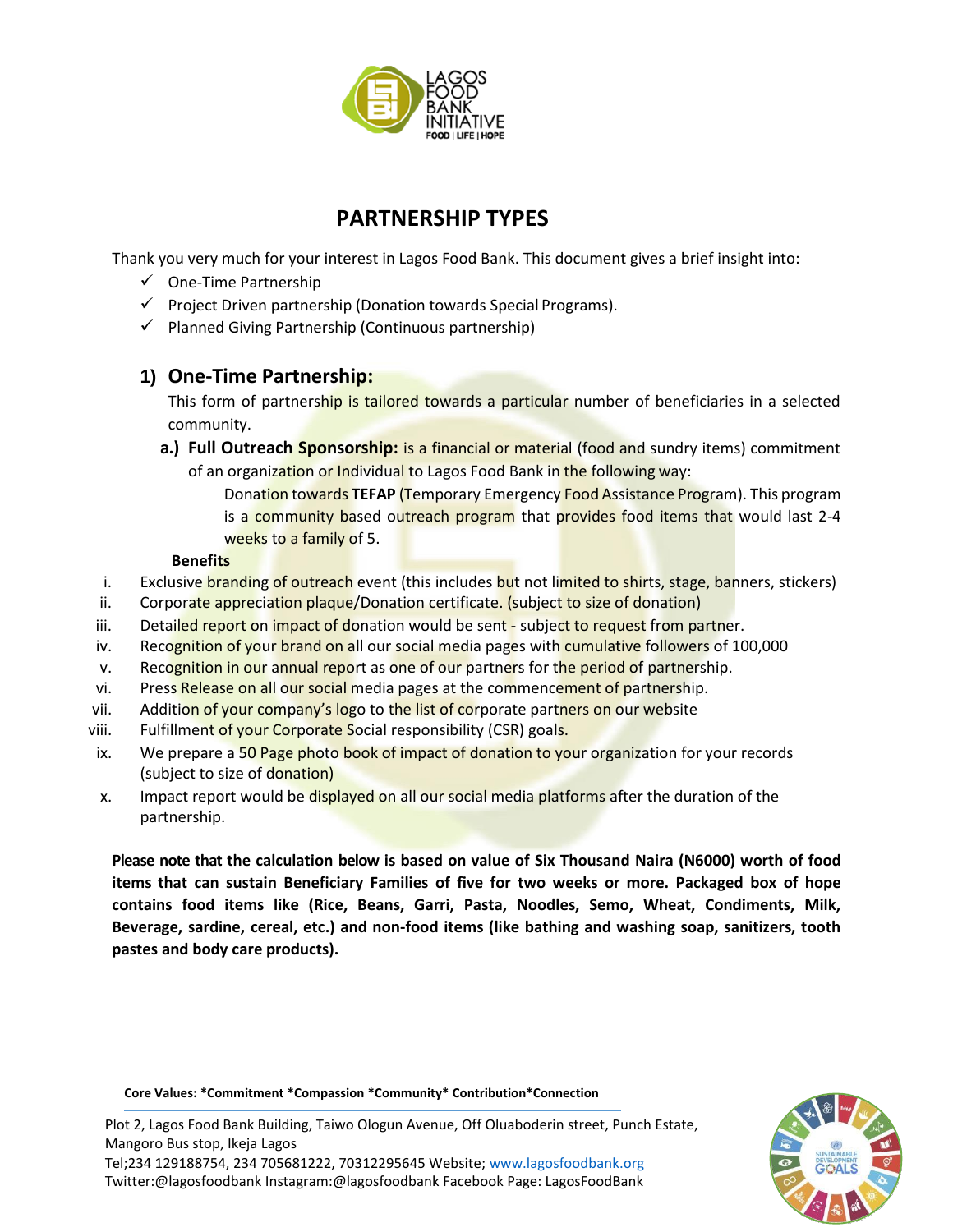

### **POSSIBLE BUDGET IDEAS**

- Packaged box of hope for 100 families' costs N600,000
- Packaged box of hope for 200 families' costs N1,200,000.
- Packaged box of hope for 500 families cost N3,000,000.
- Packaged box of hope for 1000 families cost N6,000,000.

**Please note that the plan/budget above is not cast in stone; you can reach out to a higher/lesser number of beneficiaries depending on your budget.**

**b) Mini (Partial) Outreach Sponsorship**: Lagos Food Bank can organize a Mini outreach reaching 60-90 families with the Box of Hope at the food bank building/premises with a minimum donation of N360,000 (Three hundred and sixty thousand Naira only). This partnership is implemented with the TEFAP program and is based on the calculation of a box of hope for **N**6000.

**Please note that Mini outreaches can only be implemented within the food bank premises alone. This means that the outreach, while exclusive, would be held in our immediate community, i.e, Agege/Dopemu. Beneficiaries would be invited to the foodbank/warehouse to pick up items.** 

#### **Benefits**

- i. Exclusive Branding of event (subject to size of donation)
- ii. Detailed report on impact of donation would be sent to partner (subject to request from partner)
- iii. Addition of your company's logo to the list of corporate partners on our website
- iv. Recognition in our annual report as one of our partners for the period of partnership.
- v. Recognition of your brand on all our social media pages with a cumulative of over 100,000 followers.
- vi. Press Release on all our social media pages at the commencement of partnership
- vii. Fulfillment of your Corporate Social Responsibility (CSR) goals**.**

# **2) Project-Driven Partnership (Donation towards Special Programs):**

We currently run four special programs which are **NUMEPLAN** (Nutrition Intervention Meal Plan for Vulnerable mothers and children), **NIDS** (Nutrition Intervention for diabetes selfmanagement), **Family Farming** and **EDUFOOD** (Education Enhancement for Food Insecure Students) that help improve the sustenance and nutrition of our beneficiaries especially pregnant women, diabetic patients, children and nursing mothers.

| <b>PROGRAM</b> | <b>COST</b>                                    | <b>DURATION</b> |
|----------------|------------------------------------------------|-----------------|
| NUMEPLAN       | Net 35,000/child (click here to see breakdown) | One (1) month   |
| EDUFOOD        | #490/child (click here to see breakdown)       | One $(1)$ day   |
| FAMILY FARMING | N64,100 (click here to see breakdown)          | Six (6) months  |

### **BUDGET**

**Core Values: \*Commitment \*Compassion \*Community\* Contribution\*Connection**

Plot 2, Lagos Food Bank Building, Taiwo Ologun Avenue, Off Oluaboderin street, Punch Estate, Mangoro Bus stop, Ikeja Lagos

Tel;234 129188754, 234 705681222, 70312295645 Website[; www.lagosfoodbank.org](http://www.lagosfoodbank.org/) Twitter:@lagosfoodbank Instagram:@lagosfoodbank Facebook Page: LagosFoodBank